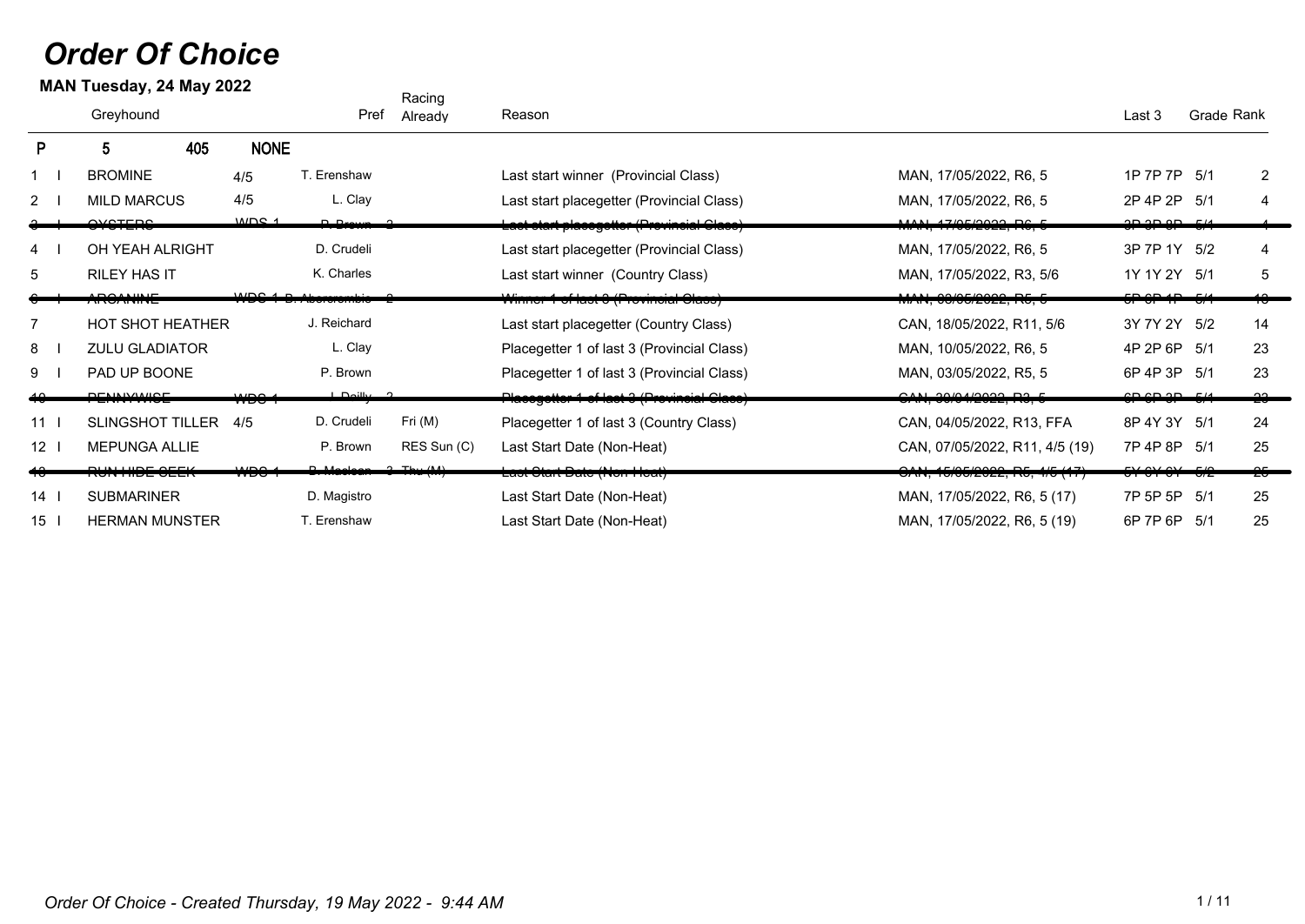|                | MAN Tuesday, 24 May 2022 |     |                | Racing            |                                                        |                               |                |            |     |
|----------------|--------------------------|-----|----------------|-------------------|--------------------------------------------------------|-------------------------------|----------------|------------|-----|
|                | Greyhound                |     | Pref           | Reason<br>Already |                                                        |                               | Last 3         | Grade Rank |     |
| P.             | <b>MA4/5</b>             | 405 | <b>NONE</b>    |                   |                                                        |                               |                |            |     |
| $1 \quad$      | <b>STEAMPUNK WOLF</b>    |     | L. Clay $1$    |                   | Last start placegetter (Provincial Class, Non-Grade 5) | MAN. 17/05/2022. R7. 4/5      | 2P 6P 2P       | 4/1/2      | -24 |
| $\overline{2}$ | <b>EINSTEINIUM</b>       |     | . Erenshaw 1   |                   | Last start placegetter (Provincial Class, Non-Grade 5) | MAN, 17/05/2022, R7, 4/5      | 3P 6P 8P       | 4/1/2      | -24 |
| 3              | <b>FAST FOOD JUNKIE</b>  |     | B. Maclean 1   |                   | Winner 1 of last 3 (Country Class, Non-Grade 5)        | NOR, 02/05/2022, R4, 4/5      | 6Y 3Y 1Y 4/1/2 |            | -38 |
| 4              | <b>OYSTERS</b>           |     | P. Brown 1     |                   | Last start placegetter (Provincial Class, Non-Grade 5) | MAN. 17/05/2022. R6. 5        | 3P 3P 8P 5/1   |            | 24  |
| $5^{\circ}$    | <b>ARCANINE</b>          |     | B. Abercrombie |                   | Winner 1 of last 3 (Provincial Class)                  | MAN. 03/05/2022. R5. 5        | 5P 6P 1P 5/1   |            | 52  |
| 6              | HIS STOP IT              |     | B. Abercrombie | Thu $(M)$         | Unplaced runners table.                                | MAN, 13/05/2022, R3, 4/5 (16) | 4Y 5P 7Y 5/2   |            | 61  |
|                | <b>RUN HIDE SEEK</b>     |     | B. Maclean     | Thu $(M)$         | Unplaced runners table.                                | CAN, 15/05/2022, R5, 4/5 (17) | 5Y 6Y 6Y 5/2   |            | 61  |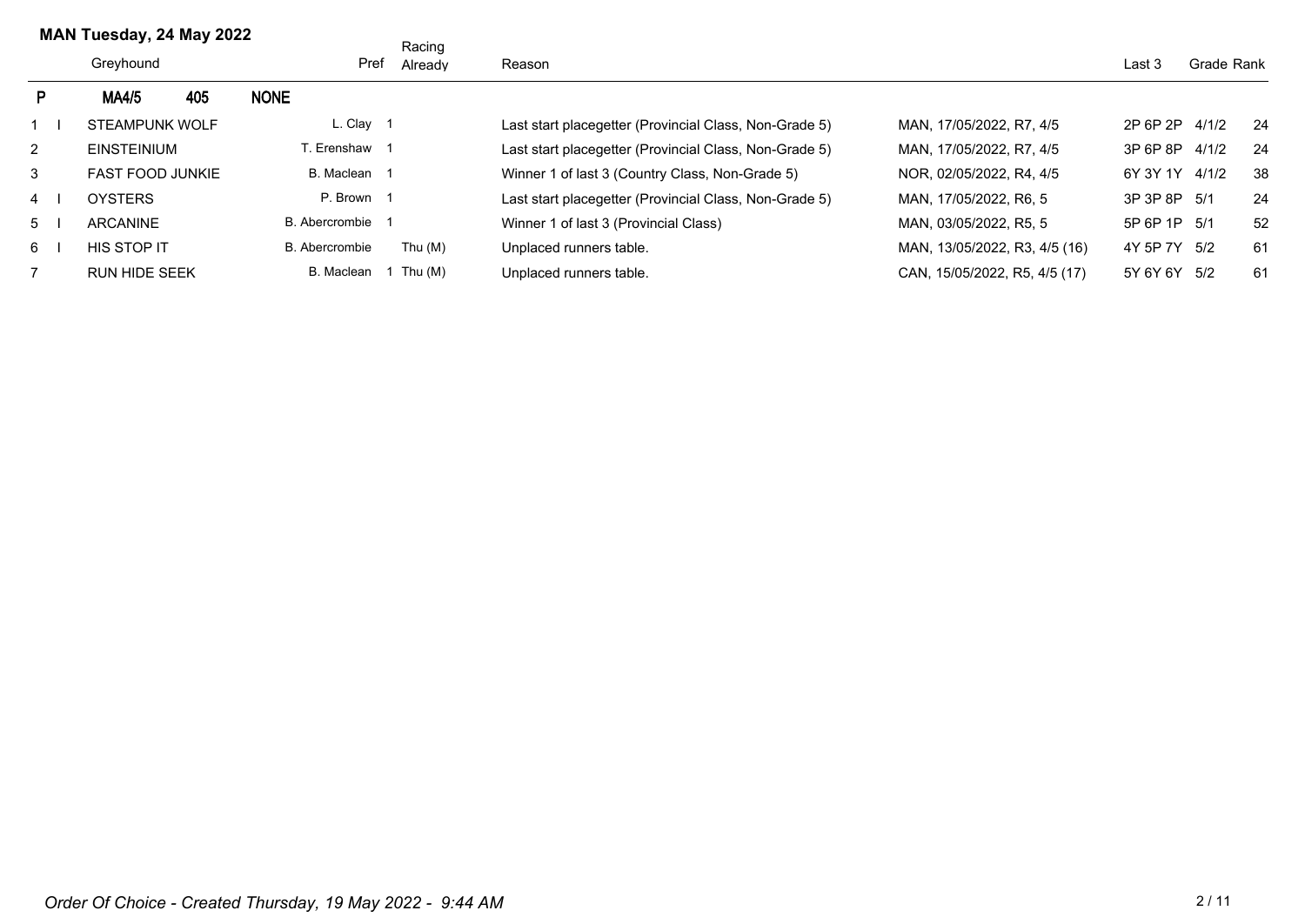## **MAN Tuesday, 24 May 2022**

|                | Greyhound             |     | Pref           | Racing<br>Already | Reason                                    |                                          | Last 3       | Grade Rank |    |
|----------------|-----------------------|-----|----------------|-------------------|-------------------------------------------|------------------------------------------|--------------|------------|----|
| P.             | <b>MDN</b>            | 405 | <b>NONE</b>    |                   |                                           |                                          |              |            |    |
|                | <b>GENE'S ENTITY</b>  |     | P. Worthington |                   | Last start placegetter (Provincial Class) | MAN, 17/05/2022, R1, MDN                 | 2P 5P 3P M/1 |            | 2  |
| $2 \mid$       | LAST RECALL           |     | C. Halse       |                   | Last start placegetter (Provincial Class) | MAN, 17/05/2022, R1, MDN                 | 3P           | M/1        | 2  |
| 3              | <b>WEST ON HAZY</b>   |     | C. Halse       |                   | First start after qualifying              | MAN. 10/05/2022. 405. 23.05. 1.<br>24.00 |              | M/1        | 5  |
| $\overline{4}$ | RAPIDO CHA CHA        |     | R. Westworth 2 |                   | Placegetter 1 of last 3 (Country Class)   | MAN. 01/05/2022. R1. MDN                 | 4P 3Y 6P M/1 |            | 19 |
| $5 \quad$      | OH SO LAVISH          |     | G. Price 2     |                   | Last Start Date (Non-Heat)                | CAN, 08/05/2022, R4, MDN (20)            | 8P 7C 5C M/1 |            | 22 |
| 6              | <b>TEMPLE BAR</b>     |     | P. Worthington | Fri (M)           | Last Start Date (Non-Heat)                | CAN, 15/05/2022, R4, MDN (16)            | 6P 6P 4Y M/1 |            | 22 |
|                | <b>BIG FLASH UNIT</b> |     | J. Jeffries 1  |                   | Last Start Date (Non-Heat)                | MAN. 17/05/2022. R1. MDN (18)            | 5P 7Y 6Y M/1 |            | 22 |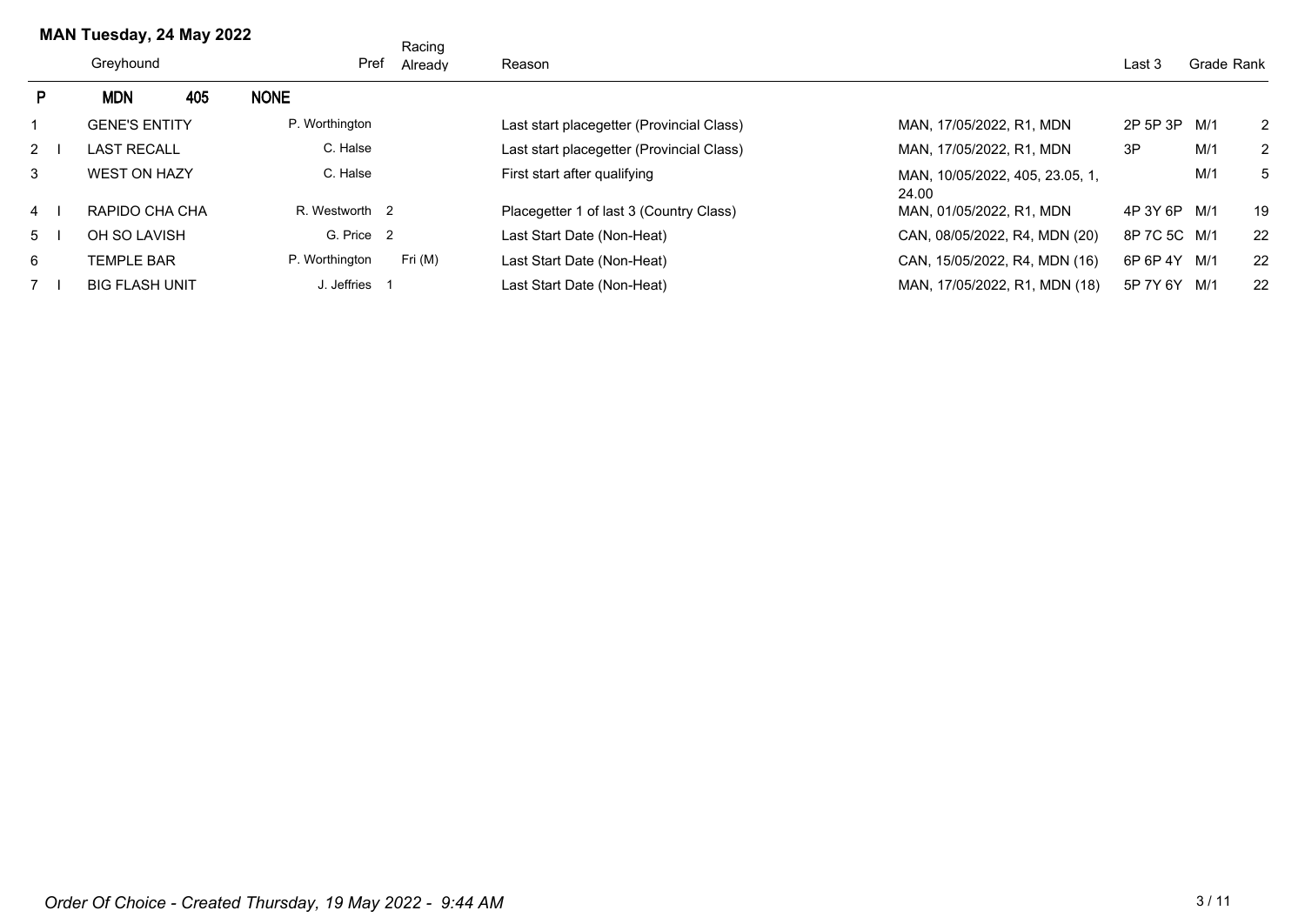|                 | MAN Tuesday, 24 May 2022 |     |             |                | Racing                   |                                                |                               |              |                       |
|-----------------|--------------------------|-----|-------------|----------------|--------------------------|------------------------------------------------|-------------------------------|--------------|-----------------------|
|                 | Greyhound                |     |             | Pref           | Already                  | Reason                                         |                               | Last 3       | Grade Rank            |
| P               | <b>NOV</b>               | 405 | <b>NONE</b> |                |                          |                                                |                               |              |                       |
|                 | <b>RUBIDIUM</b>          |     |             | T. Erenshaw    |                          | Last start winner (Provincial Class)           | MAN, 17/05/2022, R2, NOV      | 1P 3P 1P 5/2 | $\overline{2}$        |
| $\overline{2}$  | <b>FABRIOLA ALI</b>      |     |             | J. Dailly      |                          | Last start winner (Provincial Class)           | MAN, 13/05/2022, R1, NOV      | 1P 3P 3P 5/2 | $\overline{2}$        |
| 3               | <b>VANDA CHESTER</b>     |     |             | P. Brown       |                          | Last start winner (Provincial Class)           | MAN, 17/05/2022, R1, MDN      | 1P 7P 3P     | $\overline{2}$<br>5/2 |
| $\overline{4}$  | SANITIZED                |     |             | L. Clay        |                          | Last start winner (Provincial Class)           | GOS, 30/11/2021, R1, MDN      | 1P           | $\overline{2}$<br>5/2 |
| 5               | <b>INCREDIBLE TOLL</b>   |     |             | F. Farrell     |                          | Last start placegetter (Provincial Class)      | MAN, 17/05/2022, R2, NOV      | 3P 5P 8P 5/2 | 4                     |
| 6               | <b>REWARD ME</b>         |     |             | C. Halse       |                          | Winner 1 of last 3 (Provincial Class)          | MAN, 10/05/2022, R2, MDN      | 7P 1P 5P 5/2 | 13                    |
| $7^{\circ}$     | <b>WEST ON ARNIE</b>     |     |             | C. Halse       |                          | Winner 1 of last 3 (Country Class)             | CAN, 04/05/2022, R1, MDN      | 5Y 8Y 1Y 5/2 | 18                    |
| 8               | <b>ZIPPY YAMAHA</b>      |     |             | J. Dailly      |                          | Greyhounds not started for 35 days. (Non-Heat) | 09/04/2022 (45 days ago)      | 5P 6P 6P 5/2 | 21                    |
| 9               | ACE NOVA                 |     |             | P. Worthington | Thu $(M)$<br>RES Sun (C) | Placegetter 1 of last 3 (Provincial Class)     | CAN, 08/05/2022, R8, NOV      | 7Y 3P 5Y 5/2 | 23                    |
| 10              | <b>MITIGATION</b>        |     |             | C. Robson      |                          | Placegetter 1 of last 3 (Country Class)        | MAN, 28/04/2022, R3, NOV      | 4P 4Y 2Y 5/2 | 24                    |
| 11 <sup>1</sup> | <b>VANDA VIXEN</b>       |     |             | P. Brown       |                          | Last Start Date (Non-Heat)                     | MAN, 10/05/2022, R4, NOV (16) | 8P 4P 4P 5/2 | 25                    |
| $12$            | <b>RICH PORTER</b>       |     |             | P. Brown       |                          | Last Start Date (Non-Heat)                     | CAN, 15/05/2022, R9, NOV (15) | 4P 5P 6P 5/2 | 25                    |
| 13 <sup>1</sup> | <b>HEAT WAVE</b>         |     |             | P. Brown       |                          | Last Start Date (Non-Heat)                     | CAN, 15/05/2022, R6, NOV (19) | 7P 7P 5P 5/2 | 25                    |
| $14$ l          | <b>PEANUT MONELLI</b>    |     |             | K. Buckwell    | RES Mon (C)              | Last Start Date (Non-Heat)                     | CAN, 16/05/2022, R2, NOV (20) | 5Y 8P 7C 5/2 | 25                    |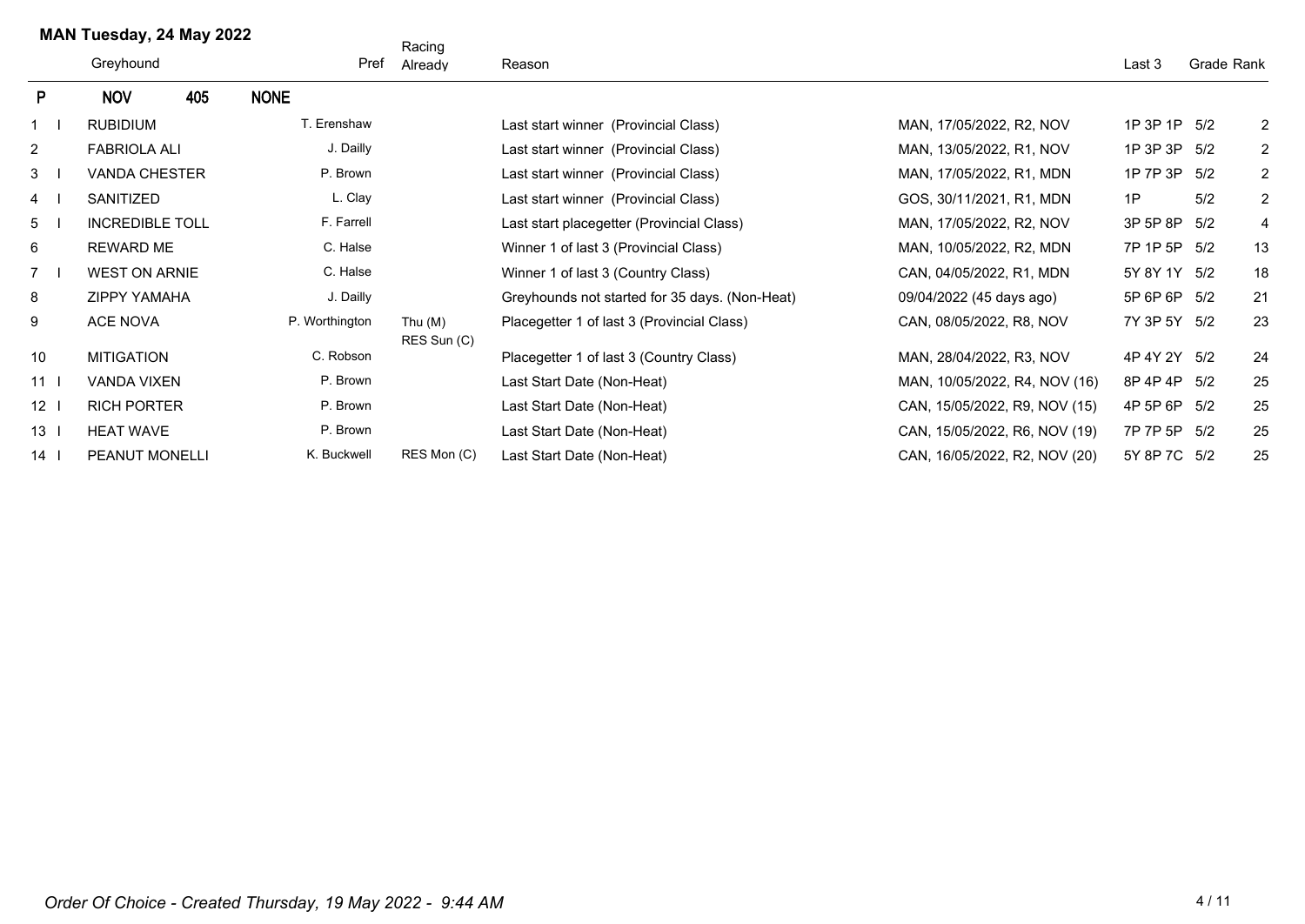## **MAN Tuesday, 24 May 2022**

|           |                      | MAN TUESUAY, 24 MAY 2022 |             | Racing  |                                           |                             |              |            |                |
|-----------|----------------------|--------------------------|-------------|---------|-------------------------------------------|-----------------------------|--------------|------------|----------------|
|           | Greyhound            |                          | Pref        | Already | Reason                                    |                             | Last 3       | Grade Rank |                |
| P.        | 5                    | 490                      | <b>NONE</b> |         |                                           |                             |              |            |                |
|           | <b>MORE OPTIONS</b>  |                          | . Erenshaw  |         | Last start winner (Provincial Class)      | MAN, 17/05/2022, R8, 5      | 1P 2P 6P 5/1 |            | $\overline{2}$ |
| $2 \mid$  |                      | <b>BURNING PASSION</b>   | D. Crudeli  |         | Last start placegetter (Provincial Class) | MAN, 17/05/2022, R8, 5      | 2P 5P 2P 5/1 |            | 4              |
| $3 \mid$  | DASH OF REYNE        |                          | D. Crudeli  |         | Last start placegetter (Provincial Class) | MAN, 17/05/2022, R8, 5      | 3P 4P 5P 5/1 |            | 4              |
| $4 \mid$  | <b>CITY STAGE</b>    |                          | I. Bunny    |         | Winner 1 of last 3 (Provincial Class)     | MAN, 03/05/2022, R7, 5      | 7P 1P 5P 5/1 |            | 13             |
| $5 \quad$ | <b>GEORGIA FLASH</b> |                          | J. Jeffries | Fri (M) | Last start placegetter (Country Class)    | MAN, 13/05/2022, R3, 4/5    | 2Y 6P 3P 5/1 |            | 14             |
| 6         |                      | THEATRE OF WAR           | V. Reid     | Thu (M) | Last start placegetter (Country Class)    | MAN, 12/05/2022, R5, 5/6    | 3Y 2Y 6Y 5/2 |            | 14             |
|           | MR. DUSTY            |                          | C. Halse    |         | Placegetter 1 of last 3 (Country Class)   | MAN, 05/05/2022, R7, 5/6    | 5Y 3Y 4P 5/1 |            | 24             |
| 8         | <b>WOOD FIRE</b>     |                          | C. Halse    |         | Last Start Date (Non-Heat)                | MAN, 17/05/2022, R8, 5 (17) | 6P 4P 7P 5/1 |            | 25             |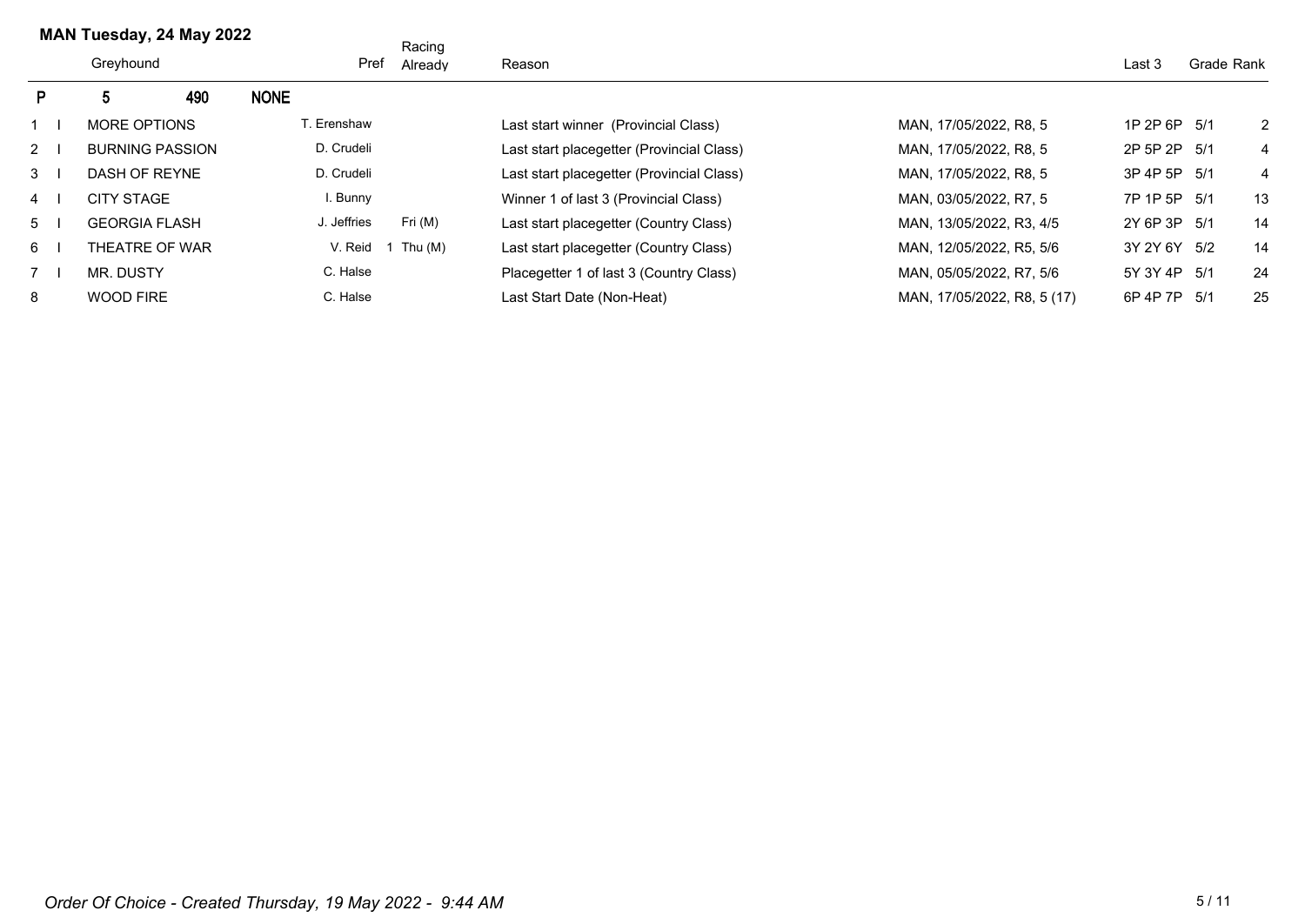|   | MAN Tuesday, 24 May 2022                                 |     |             |               | Racing  |                                                                                                                 |                              |                                                                                                                                                                                                                                                                                                                                                                                                      |            |               |
|---|----------------------------------------------------------|-----|-------------|---------------|---------|-----------------------------------------------------------------------------------------------------------------|------------------------------|------------------------------------------------------------------------------------------------------------------------------------------------------------------------------------------------------------------------------------------------------------------------------------------------------------------------------------------------------------------------------------------------------|------------|---------------|
|   | Greyhound                                                |     |             | Pref          | Already | Reason                                                                                                          |                              | ∟ast 3                                                                                                                                                                                                                                                                                                                                                                                               | Grade Rank |               |
| D | <b>MDN</b>                                               | 490 | <b>NONE</b> |               |         |                                                                                                                 |                              |                                                                                                                                                                                                                                                                                                                                                                                                      |            |               |
|   | DADIDO OUA OUA MIDO O                                    |     |             | $D$ $M$       |         | Discovettor 1 of loot 2 (Country Close)<br>$+$ 1000901101 + 01 1001 0 10001111 + 010007                         | MANI 04/05/0000 D4 MDNL      | $AD$ $Q$ $Q$ $D$ $R$ $R$ $R$<br><del>.</del>                                                                                                                                                                                                                                                                                                                                                         |            | $\sqrt{2}$    |
|   | QH QQ H M U H                                            |     | $MDC$ 2     | $C$ Drigg $4$ |         | Load Olant Data (Man Haal)<br><del>_ao. o.a o a.o ,ooa.</del> ,                                                 | $OMU$ 00/05/0000 DA MDN (00) | $0\overline{D}$ $\overline{C}$ $\overline{C}$ $\overline{D}$ $\overline{D}$ $\overline{D}$ $\overline{D}$ $\overline{D}$ $\overline{D}$ $\overline{D}$ $\overline{D}$ $\overline{D}$ $\overline{D}$ $\overline{D}$ $\overline{D}$ $\overline{D}$ $\overline{D}$ $\overline{D}$ $\overline{D}$ $\overline{D}$ $\overline{D}$ $\overline{D}$ $\overline{D}$ $\overline{D}$ $\overline$<br><del>.</del> |            | ົດດ           |
|   | $DIO$ $E[10111111T]$ $MDC$ 1<br><del>,,,,,,,,,,,,,</del> |     |             | $L$ $leftine$ |         | $L = -L Q_{L-1} + D_{L-1}$ , $\langle k   \cdot \rangle$ , $  l_1   \cdot \rangle$<br>Last start bats from Hour | MAN 4710F/000000A MDN 1401   | F D 7V O V 144<br><del>.</del>                                                                                                                                                                                                                                                                                                                                                                       |            | $\sim$<br>--- |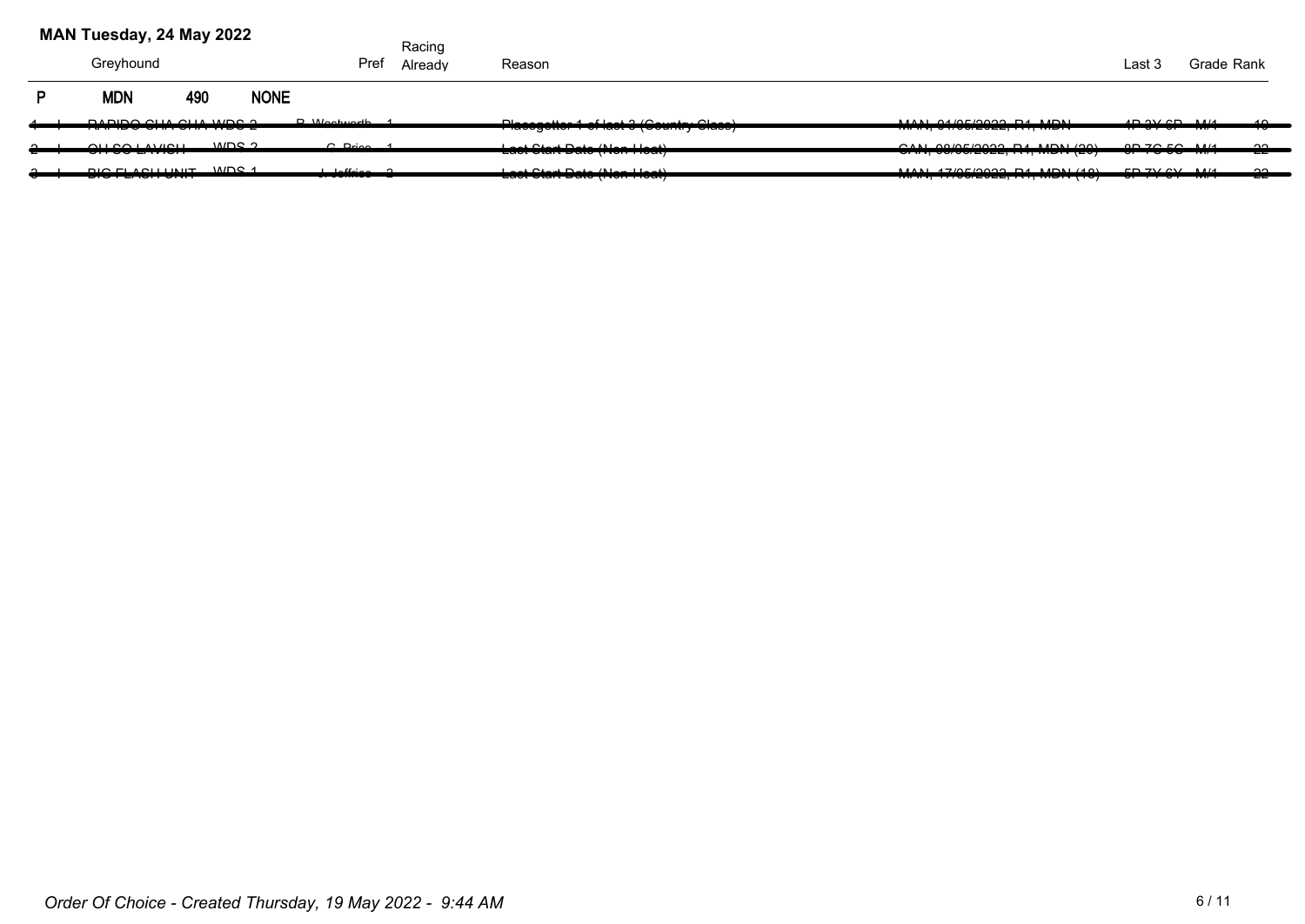|             | MAN Tuesday, 24 May 2022 |     |              |             | Racing    |                                                     |                               |              |            |    |
|-------------|--------------------------|-----|--------------|-------------|-----------|-----------------------------------------------------|-------------------------------|--------------|------------|----|
|             | Greyhound                |     |              | Pref        | Already   | Reason                                              |                               | Last 3       | Grade Rank |    |
| P.          | <b>NOV</b>               | 490 | <b>NONE</b>  |             |           |                                                     |                               |              |            |    |
| $1 \quad$   | <b>INCREDIBLE AURA</b>   |     |              | F. Farrell  | Thu (M)   | Last start winner (Provincial Class)                | MAN, 10/05/2022, R3, MDN      | 1P 2P 5C 5/2 |            | 2  |
| $2 \mid$    | RAPIDO BOLT              |     | R. Westworth |             |           | Last start winner (Provincial Class)                | CAN, 15/05/2022, R3, MDN      | 1P 4C 7C 5/2 |            | 2  |
| $3^{\circ}$ | <b>WIND BURN FLASH</b>   |     |              | J. Jeffries | Fri (M)   | Placegetter 2 of last 3 (Provincial, Country Class) | MAN, 06/05/2022, R2, NOV      | 4P 2P 2Y 5/2 |            | 19 |
| $4 \quad$   | RAPIDO STORM             |     | R. Westworth |             | Fri (M)   | Placegetter 1 of last 3 (City Class)                | CAN. 04/05/2022. R8. NOV      | 6P 2C 5C 5/2 |            | 22 |
| $5 \quad$   | <b>BURNER FLASH</b>      |     |              | J. Jeffries | Thu $(M)$ | Placegetter 1 of last 3 (Country Class)             | NOR, 02/05/2022, R2, NOV      | 4Y 2Y 6Y 5/2 |            | 24 |
| 6           | ZIPPY VOLKSWAGON         |     |              | J. Dailly   |           | Last Start Date (Non-Heat)                          | MAN, 13/05/2022, R2, NOV (14) | 5P 4C 5C 5/2 |            | 25 |
|             | <b>ICE ANGEL</b>         |     | D. Crudeli   |             | Fri (M)   | Last Start Date (Non-Heat)                          | MAN, 17/05/2022, R2, NOV (15) | 6P 4P 5P 5/2 |            | 25 |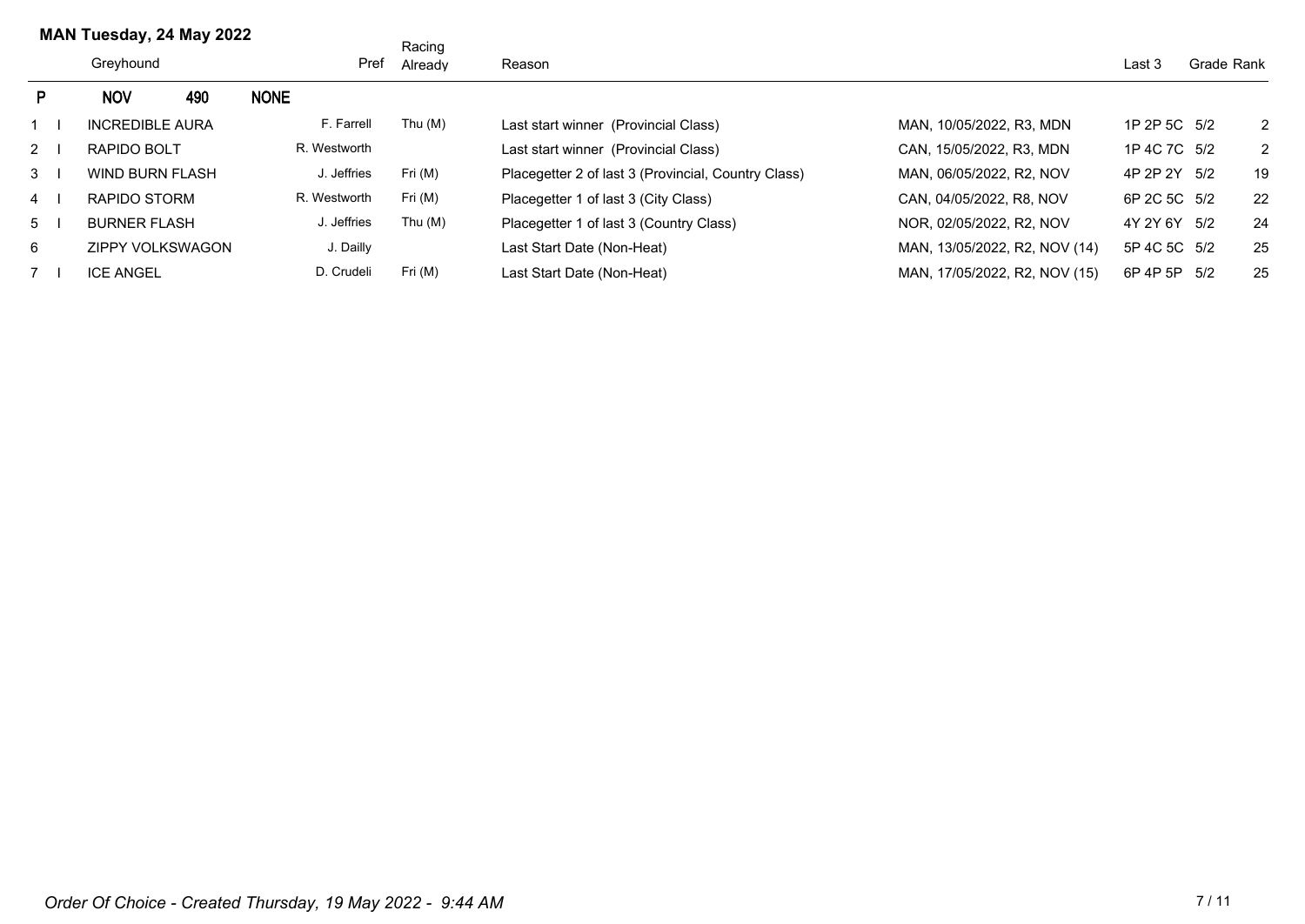|                 | MAN Tuesday, 24 May 2022 |     |             |                | Racing      |                                             |                                                      |                |            |    |
|-----------------|--------------------------|-----|-------------|----------------|-------------|---------------------------------------------|------------------------------------------------------|----------------|------------|----|
|                 | Greyhound                |     |             | Pref           | Already     | Reason                                      |                                                      | Last 3         | Grade Rank |    |
|                 | 5                        | 302 | <b>NONE</b> |                |             |                                             |                                                      |                |            |    |
|                 | <b>INCREDIBLE SIAM</b>   |     |             | F. Farrell     | Thu (M)     | Last start winner (Country Class)           | MAN, 12/05/2022, R2, NOV                             | 1Y 1Y 7Y       | 5/2/3      | 3  |
| $\overline{2}$  | <b>SLOW TRAIN</b>        |     |             | P. Worthington | Fri (M)     | Last start winner (Country Class)           | MAN, 01/05/2022, R9, NOV                             | 1Y 8Y 7Y       | 5/2/2      | 3  |
| 3               | <b>LENNOX BLUE</b>       |     |             | J. Wilson      |             | Last start placegetter (Country Class)      | MAN, 24/03/2022, R9, 5                               | 3Y 1Y 1Y 5/2/3 |            | 6  |
| 4               | <b>CHAROS MOSCOW</b>     |     |             | K. Jovanovic   |             | Last start placegetter (Country Class)      | MAN, 17/05/2022, R3, 5/6                             | 3Y 2Y 1Y       | 5/1/3      | 6  |
| 5               | DOZER CAN BROWSE         |     |             | D. Magistro    |             | Last start placegetter (Country Class)      | CAN, 18/05/2022, R3, NOV                             | 3Y 2Y 6Y 5/2/3 |            | 6  |
| 6               | <b>LANCE SUNRISE</b>     |     | 5/6         | D. Crudeli     | Thu (M)     | Greyhounds dropping a grade (Country Class) | MAN, 12/05/2022, R9, 4/5                             | 4Y 4Y 4Y       | 5/1/3      | 8  |
|                 | <b>KLOPP</b>             |     |             | A. Scott       |             | Winner 2 of last 3 (Country Class)          | MAN, 17/04/2022, R6, 5/6<br>MAN, 07/04/2022, R2, LS6 | 5Y 1Y 1Y       | 5/1/2      | 11 |
| 8               | DREAM COLLECTION         |     |             | T. Augustin    |             | Winner 1 of last 3 (Country Class)          | MAN, 01/05/2022, R12, 6                              | 4Y 2Y 1Y 5/1/2 |            | 14 |
| 9               | <b>FLASH AS ONE</b>      |     |             | P. Worthington | RES Fri (M) | Winner 1 of last 3 (Country Class)          | MAN, 12/05/2022, R10, 6                              | 4Y 1Y 3Y       | 5/2/3      | 14 |
| 10              | THUNDER EXTREME          |     | 5/6         | A. Scott       |             | Placegetter 1 of last 3 (Country Class)     | MAN, 17/04/2022, R2, NOV                             | 6Y 2Y 4Y       | 5/2/3      | 24 |
| 11 <sup>1</sup> | <b>RONA'S ROCKET</b>     |     | 5/6         | A. Scott       |             | Last Start Date (Non-Heat)                  | MAN, 28/04/2022, R3, NOV (16)                        | 5Y 5Y 6P       | 5/2/3      | 25 |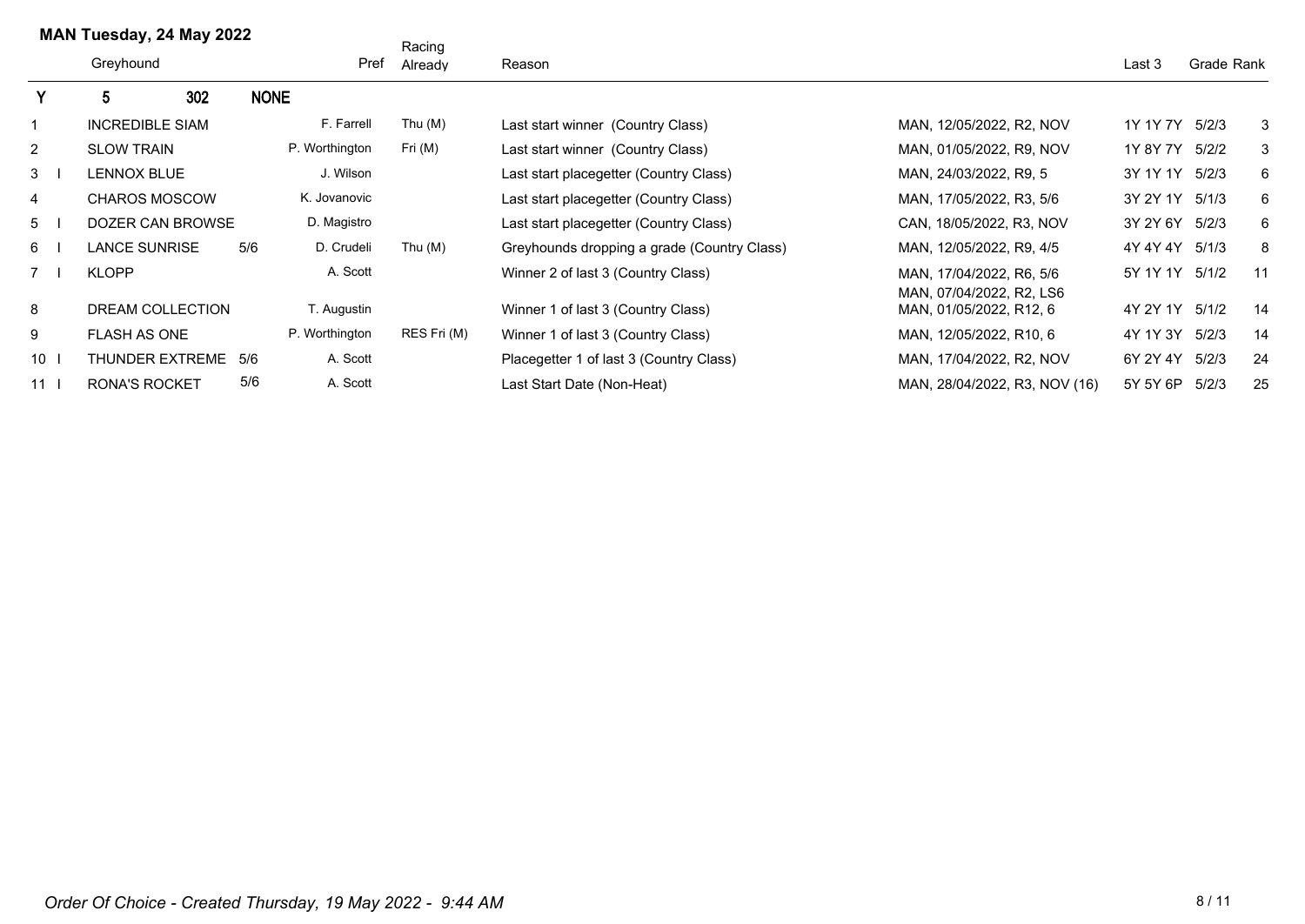|                | MAN Tuesday, 24 May 2022 |     |             |                | Racing      |                                             |                               |              |            |    |
|----------------|--------------------------|-----|-------------|----------------|-------------|---------------------------------------------|-------------------------------|--------------|------------|----|
|                | Greyhound                |     |             | Pref           | Already     | Reason                                      |                               | Last 3       | Grade Rank |    |
|                | 5/6                      | 302 | <b>NONE</b> |                |             |                                             |                               |              |            |    |
|                | PIRATE MANIA             |     |             | M. Rylands     | Thu $(M)$   | Last start placegetter (Country Class)      | MAN, 10/05/2022, R1, 5/6      | 3Y 2Y 5Y 6/1 |            | 6  |
| $2 \quad$      | <b>MIGHTY MANGO</b>      |     |             | A. Scott       |             | Greyhounds dropping a grade (Country Class) | MAN, 17/04/2022, R6, 5/6      | 7Y 6Y 3Y 6/1 |            | 8  |
| 3              | DODGEM LACY              |     |             | K. Batty       |             | Placegetter 1 of last 3 (Country Class)     | MAN, 03/04/2022, R1, 6        | 6Y 4Y 3Y 6/1 |            | 24 |
| $\overline{4}$ | <b>BLACK GARNET</b>      |     |             | P. Worthington | RES Sun (C) | Last Start Date (Non-Heat)                  | CAN, 15/05/2022, R2, 6 (15)   | 7Y 4Y 4Y 6/1 |            | 25 |
| $5^{\circ}$    | LADY JOSIE               |     |             | K. Batty       |             | Last Start Date (Non-Heat)                  | MAN, 17/05/2022, R3, 5/6 (15) | 5Y 5Y 5Y 6/1 |            | 25 |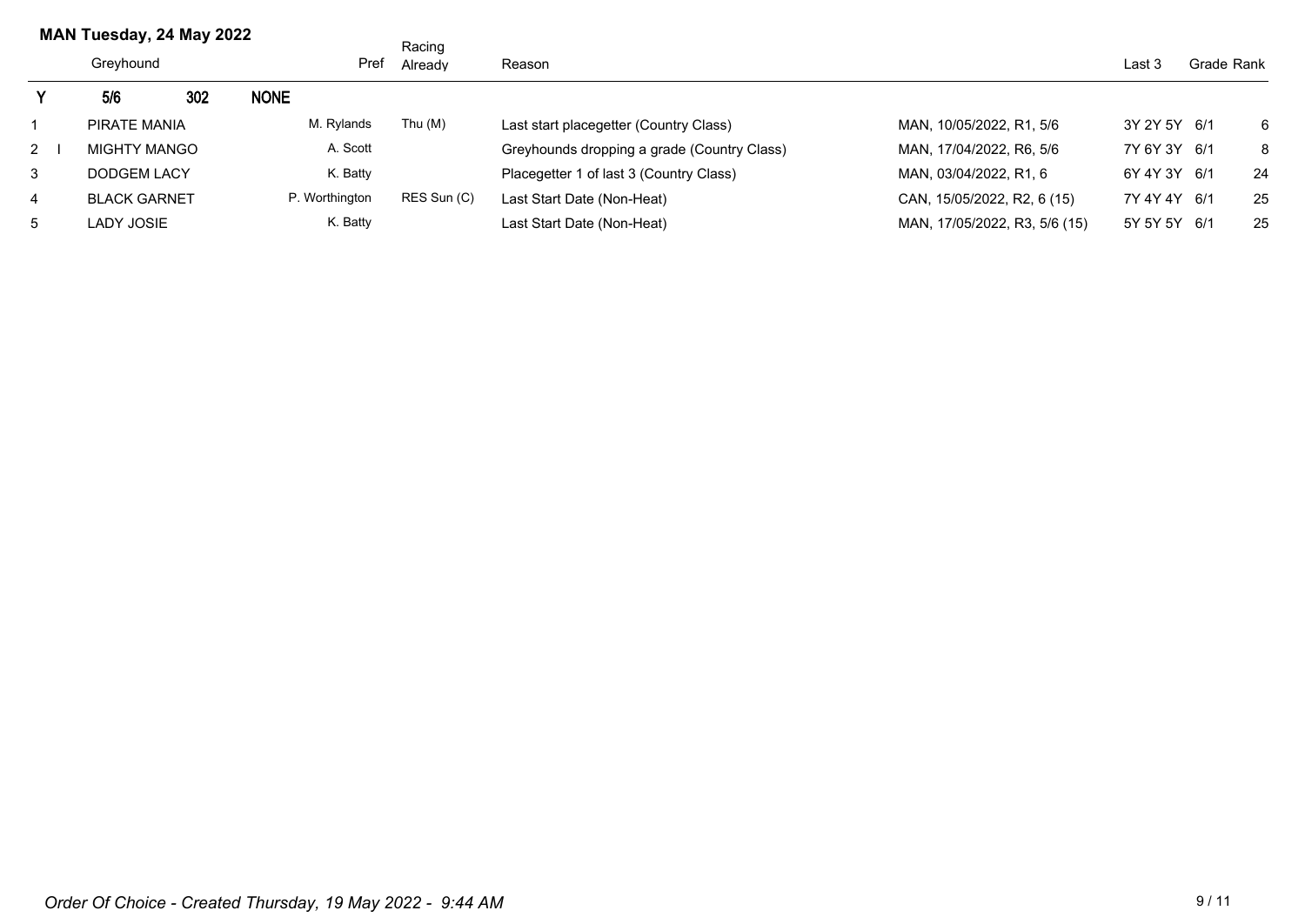|             | MAN Tuesday, 24 May 2022               |             |                | Racing                 |                                                                      |                                                                                  |                |                 |          |
|-------------|----------------------------------------|-------------|----------------|------------------------|----------------------------------------------------------------------|----------------------------------------------------------------------------------|----------------|-----------------|----------|
|             | Greyhound                              |             | Pref           | Already                | Reason                                                               |                                                                                  | Last 3         | Grade Rank      |          |
|             | 5/6<br>405                             | <b>NONE</b> |                |                        |                                                                      |                                                                                  |                |                 |          |
|             | NAPOLEON DYNAMO                        |             | P. Brown       | Thu $(M)$              | Last start win or place (Provincial Class)                           | MAN, 10/05/2022, R4, NOV                                                         | 1P 1P 2P 5/2/3 |                 | -31      |
| $2^{\circ}$ | <b>GLOBAL PLAN</b>                     |             | C. Dagostino   |                        | Last start win or place (Provincial Class)                           | MAN, 10/05/2022, R10, NOV                                                        | 1P 2P 2P 5/2/3 |                 | 31       |
| 3           | <b>ZONTE</b>                           |             | M. Hepple      |                        | Last start winner (Country Class)                                    | MAN, 10/05/2022, R5, 5/6                                                         | 1Y 1P 1P 5/1/3 |                 | 35       |
| 4           | <b>DODGEM RANGER</b>                   |             | K. Batty       |                        | Last start winner (Country Class)                                    | MAN, 17/05/2022, R4, 5/6                                                         | 1Y 3Y 3Y 5/2/3 |                 | 35       |
|             | <b>BULLUDE AFFIL</b><br>NUN TIIDE OEEL | محسب<br>woo |                |                        | orcynoanas aropping a graac (ooanay orass)                           | <del>טוד, הערבעם וט</del> טישו, <b>יוו</b> זט                                    |                | <del>ਗ 17</del> |          |
| 6           | <b>PENNYWISE</b>                       |             | J. Dailly 1    |                        | Placegetter 1 of last 3 (Provincial Class)                           | CAN, 30/04/2022, R3, 5                                                           | 6P 6P 3P 5/1/3 |                 | 43       |
| $7^{\circ}$ | <b>MADISON'S KEYS</b>                  |             | B. Abercrombie |                        | Winner 1 of last 3 (Country Class)                                   | MAN, 14/04/2022, R8, 6                                                           | 5Y 8Y 1Y 5/1/1 |                 | 45       |
| 8           | <b>WEST ON SPICE</b>                   |             | D. Crudeli     |                        | Last start placegetter (Country Class)                               | MAN, 17/05/2022, R4, 5/6                                                         | 2Y 4Y 3Y 6/1   |                 | 36       |
| 9           | <b>FAWN MOWER</b>                      |             | P. Worthington | RES Sun (C)<br>Thu (M) | Last start placegetter (Country Class)                               | MAN, 12/05/2022, R8, LS5/6                                                       | 2Y 7Y 4Y 6/1   |                 | 36       |
|             | TUEATOE OE WAD                         | MDO         |                | V Daid 2 Thu (M)       | المممات بسلسين الكسللمسمم والعا<br>Laurum pravogonor (Ovaniry Oraus) | $MAAL$ $AOLCP/0000$ DE EIG<br><del>ww.u.u.u.c</del> roor <del>.co.c.u.u.u.</del> | 2V 2V 2V 2U 2U |                 | $\Omega$ |
| 11          | <b>TRUSS</b>                           | (R)         | P. Worthington | Fri (M)                | Placegetter 2 of last 3 (Country Class)                              | MAN, 10/05/2022, R5, 5/6                                                         | 6Y 3Y 2Y       | 6/1             | 46       |